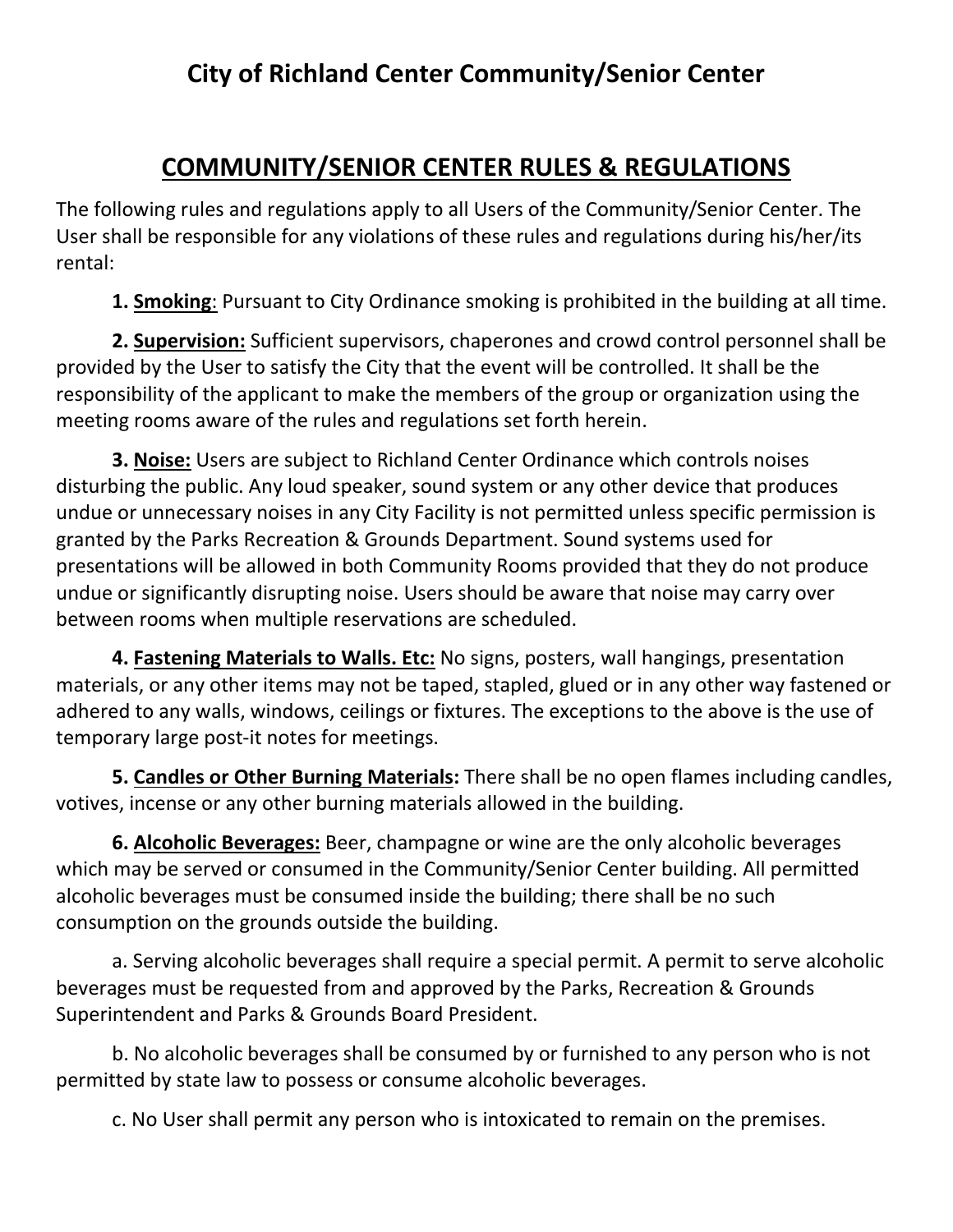d. Alcoholic beverages may not be sold by any group or person in the building. The only permitted dispensing of alcoholic beverages is dispensing to guests free of charge.

e. A special alcoholic beverage deposit of \$500.00 will be charged when alcoholic beverages are served during a user's event. The alcoholic beverage deposit will be returned if the premises are clean and undamaged when the event is ended. In the event that the premises are not cleaned or are damaged, the alcoholic beverage deposit will be forfeited to and retained by the City.

**7. Helium Balloons:** No helium balloons are permitted in the building. If balloons are found after your rental, a penalty will be assessed in the amount of \$150.00 for removal.

**8. Fogging Machines or Similar Items:** No fogging machines or similar devices are permitted in the building, due to possible interference with the fire alarm system in the building.

**9. Dogs in the Building:** Dogs, with the exception of service animals, are not allowed in the Community/Senior Center except pursuant to a permit from the Parks and Grounds Board. [Added by Park Board Sept. 2013]

**NOTE:** Per sec. I 06.52 ( I )(fm) Wis. Stats: "Service animal" means a guide dog, signal dog, or other animal that is individually trained or is being trained to do work or perform tasks for the benefit of a person with a disability, including the work or task of guiding a person with impaired vision, alerting a person with impaired hearing to intruders or sound, providing minimal protection or rescue work, pulling a wheelchair, or fetching dropped items.

**10. Pop Machines:** Users are not permitted to close off or deny access to the building pop machines.

**11. Storage and Removal or Property from the Premises:** Storage on the Facility premises of any equipment, food, room setup, or other items belonging to the User outside the time block for which a room is rented is prohibited. All items involved in any sale or auction held at the Community/Senior Center shall be removed from the premises the day of the sale, whether such items are inside or outside the building. Such removal is the responsibility of the User. Although, special permission may be obtained considering the circumstance.

**12. City not Responsible for Personal Property:** The City of Richland Center does not assume any responsibility for any equipment or other items left at the Community/Senior Center at any time. It shall be the responsibility of the User to protect items brought to the Facility.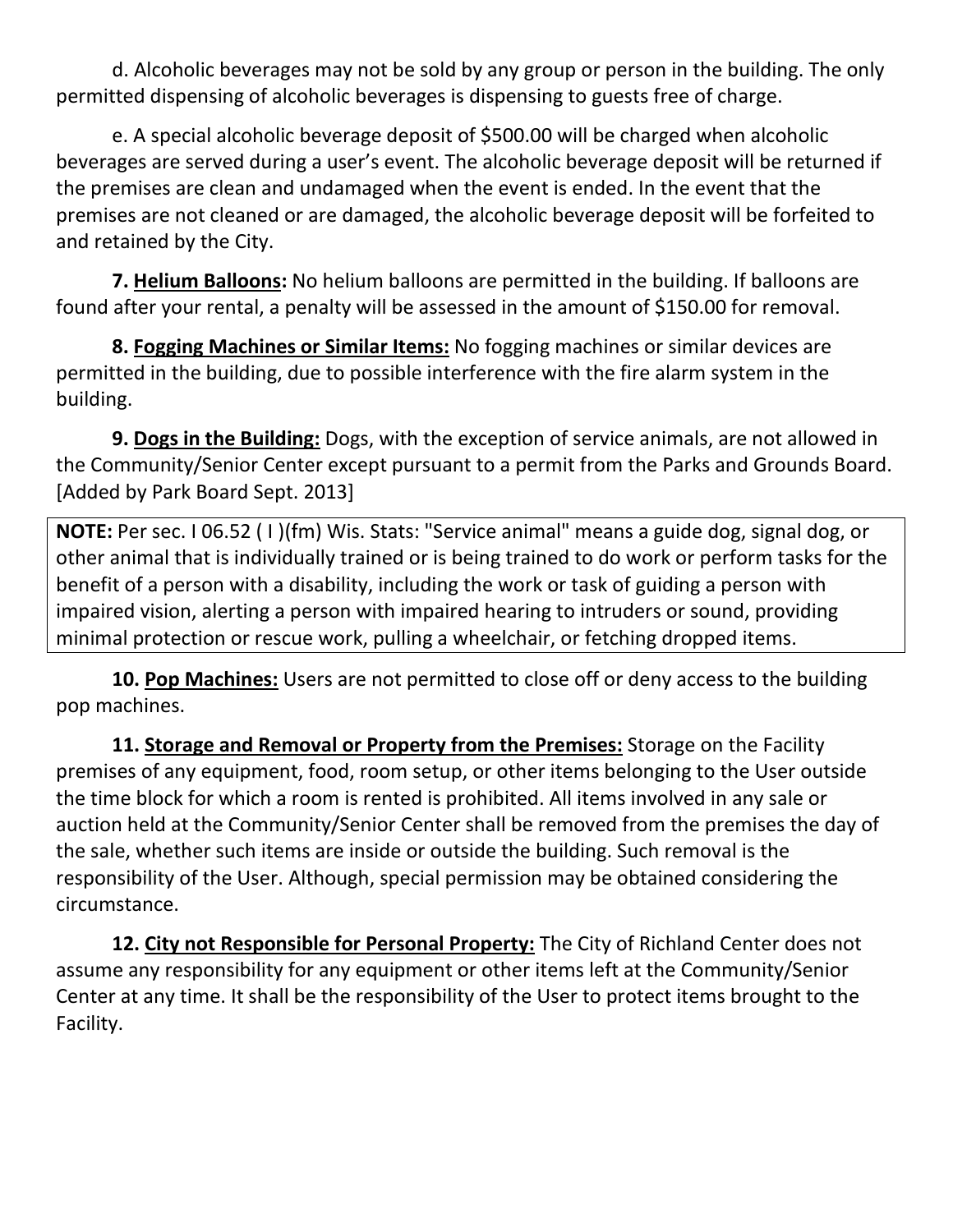**13. Clean-up Policies and Building Checkout:** Facilities must be left in the same condition as when the group or individual took responsibility for the premises. The User will be responsible for all damages to the building, furniture and any extra cleaning. The following clean up procedures are expected to be followed prior to leaving the building:

a. All garbage and recyclables must be taken out of the building and placed in the appropriate garbage receptacles found west of the building.

b. All tables and chairs should be wiped down and returned to the storage room.

c. Floors should be swept.

d. All Users are responsible for the kitchen, which must be left in a very clean condition with all spills, stove, microwave, coffee pots, sink and counter tops completely cleaned up. See the check off sheet in the kitchen.

e. The User is responsible for confirming that the stove has been turned off prior to leaving.

f. The lobby must be clear of any personal items or garbage from the event.

g. Restroom must be free of litter and personal items.

h. All lights must be turned off and building doors to be locked if User is leaving outside of regular business hours. Lights in the gym have an automatic shut off.

I. Failure to follow cleanup procedure will result in a possible loss of the deposit and or loss of future use of the Facility.

j. Any items not picked will be billed \$100.00 an hour minimum for removal/clean-up.

k. Access doors are to be locked at departure if after business hours. The User is responsible for making sure the kitchen is shut down.

**14. Cleaning and Damages:** Leaving the Facility in a condition requiring other than the City's customary cleaning will be sufficient reason to bill the utilizing individual or group to cover these added expenses. The applicant shall be responsible for any damage to City property and for the supervision of the use of the Facility. The City may charge for damages and/or janitorial expenses in excess of the City's customary cleaning at the actual cost for such additional services. Failure to pay may result in loss of utilization privileges, loss of possible deposit fee, and could result in additional administrative action. This may include but shall not be limited to, providing sufficient proof to require an advance deposit or an increased amount of deposit for any future use of the premises or loss of utilization privileges.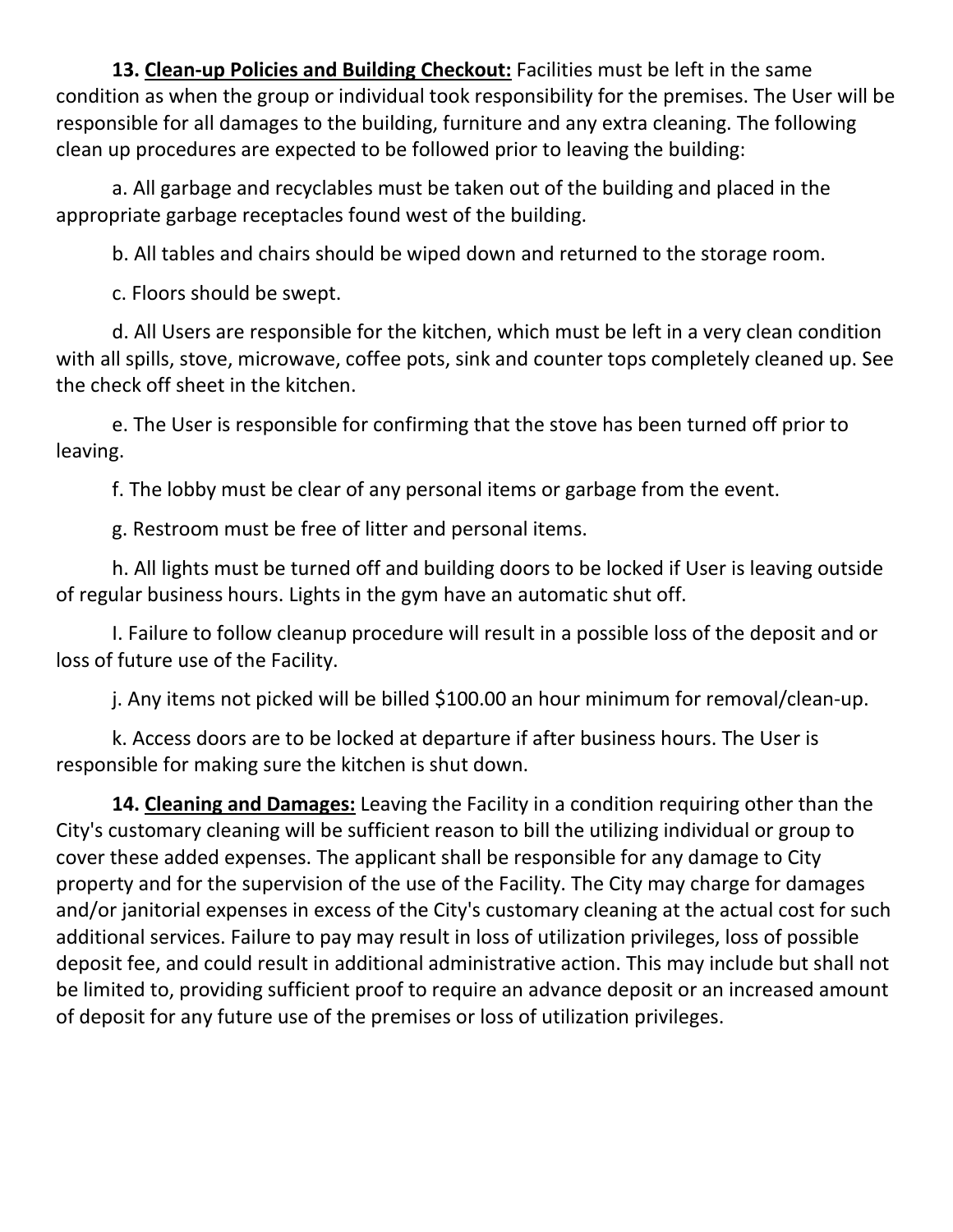**15. Lights, Doors Etc:** At Building Checkout: On departure, all lights shall be turned off (Including bathrooms, storage rooms, entranceway and halls) unless their checkout is during business hours of the Facility. Access doors shall be locked at departure if departure occurs after the normal business hours of the Facility. The User shall be responsible for making sure the kitchen lights are off and the oven, burners, and coffee pot have been completely turned off. Lights in the gym have an automatic shut off.

**16. Building Keys:** It is the responsibility of the applicant to return the keys for the use of the Community/Senior Center to a representative of the Parks and Grounds Department as follows:

a. Keys to the Community/Senior Center building shall be obtained from the Parks, Recreations & Grounds office during normal business hours not more than two days prior to use or on the business day preceding a weekend reservation.

b. If keys are not picked up during business hours there will be a \$50.00 charge. Keys shall be returned to the Parks, Recreation & Grounds office on the next business day. For evening and weekend use, after locking all doors prior to leaving, the keys must be deposited in the secured Drop Box located near front door.

c. Keys that are not promptly returned will be cause for additional administrative action, including potential forfeit of security deposit and possible denial of future use of the Facility. No person shat! duplicate any key to the Facility.

d. If any key is lost or not returned there is a penalty of \$500.00.

**17. Third Party Fees for Emergency Services:** Should there be any fee assessed by Police, Fire or Emergency Medical Service clue to violation of these rules and regulations or under any other circumstance during the duration of a rental (such as a guest becoming ill or making a false fire alarm), the User will be financially responsible for those fees.

**18. Other Prohibited Actions:** The following activities are prohibited in or on the grounds of the Facility:

a. Remove, destroy, break, injure, mutilate or deface in any way structure, monument, walls, furniture, amenities, or other property in or upon the Facility.

b. Indulge in violent, abusive, indecent, profane, boisterous, unreasonably loud, or otherwise disturbing conduct under circumstances in which such conduct tends to cause or provoke a disturbance.

c. Be in any other areas of the building except for the designated rental area.

d. Be intoxicated or engage in any violent, abusive, loud, boisterous, vulgar, obscene or otherwise disorderly conduct, tending to create a breach of peace, or to disturb or annoy others, in or upon the Facility.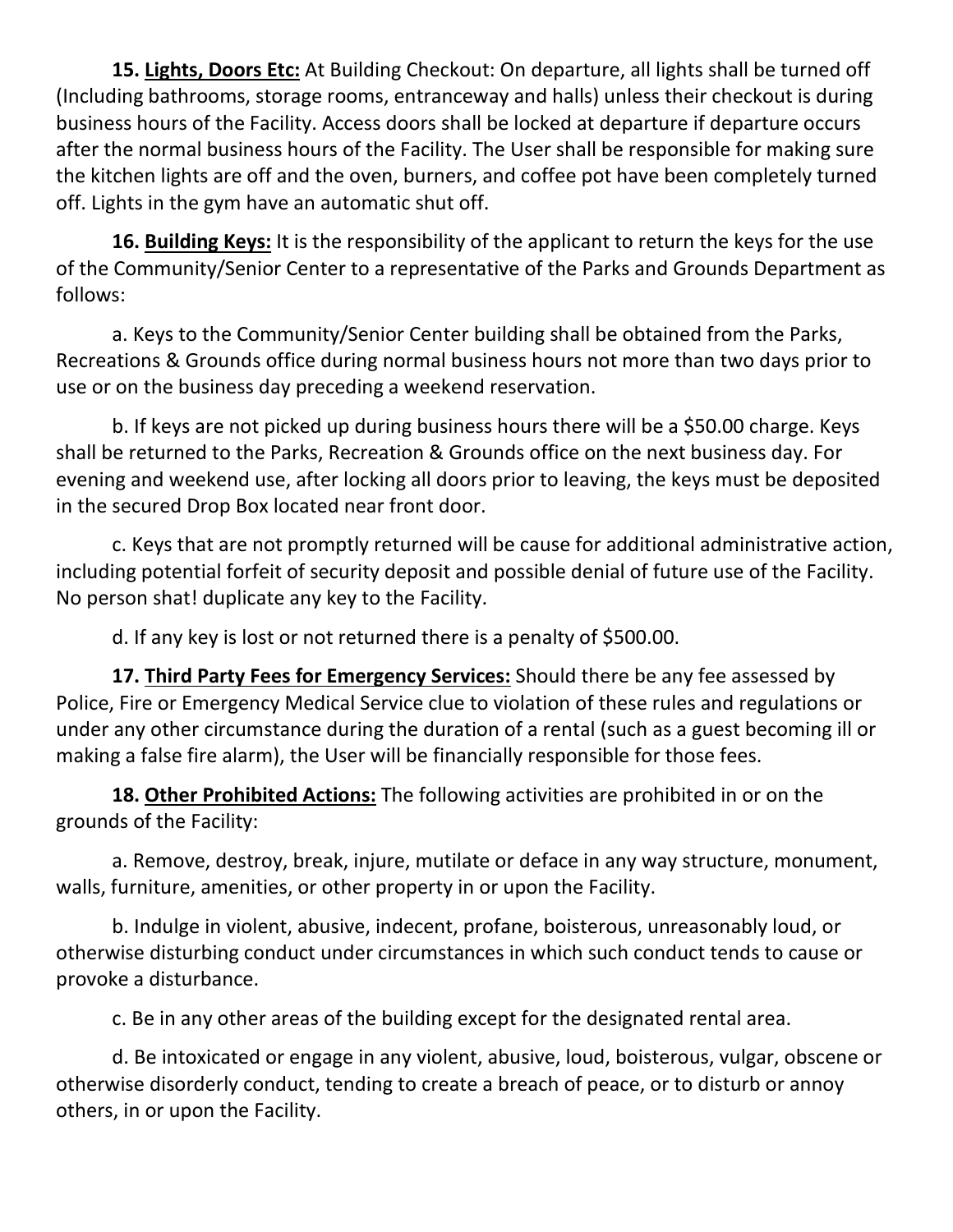e. Park, stop or leave standing whether attending or unattended, any vehicle in any manner so as to block, obstruct or limit the use of any road, or outside any designated parking area, or contrary to posted notices.

f. Allow any unauthorized person to enter the Facility or any area within the Facility that is locked or closed to public uses or contrary to a posted notice.

g. Have in his/her possession or under his control any explosives or fireworks of any kind or discharge any of the same while in or upon the building premises.

h. Have in attendance a number of persons which exceeds the maximum capacity limit set forth by the fire code.

i. Move or alter the layout of Community Room dividers.

j. Commit any act which constitutes a violation of a City ordinance or of a state or federal law.

k. Any other questionable activity may be referred to the Parks, Recreation & Grounds Dept. The Dept. shall have the right to prohibit any other conduct which endangers the Facility or persons using it.

**19. Building Emergencies Before and or After Business Hours:** If an emergency relating to the building arises during business hours where a User may need to speak to someone reference a problem regarding the rental of the Community Room (such as heating/air conditioning problems, doors are not staying unlock/locked, power outage, etc.), the User should check with the front desk. If an emergency arises after business hours where a User needs to speak to someone reference an emergency relating to the rental of the community room, look for and use the emergency number located in the janitor's closet located in front lobby to the left of the trophy case.

**20. Liability:** The person or persons signing the application and any group which they represent shall be jointly and severally liable for any loss, damage or injury sustained by the Facility or the City or by any person whatsoever by reason of the negligence of the person or persons to whom such application has been issued or for any damages caused by persons using the Facility with their consent or attending their event.

**21. Appeals:** Any decision of the Parks, Recreation & Grounds Department relating to use of the Facility may be appealed to the City Park and Grounds Board. However, the decision of the Parks, Recreation & Grounds Department shall stand until/unless such time as the Park and Grounds Board overrules or modifies such decision.

**22. Emergency Shelter Usage:** In the case of a natural disaster, the entire Community Center will be taken over by Emergency Management Services to be used as an Emergency Shelter. If this happens, we will try to accommodate you with another location, re-schedule, or if there are no other options, will completely refund your rental fees.